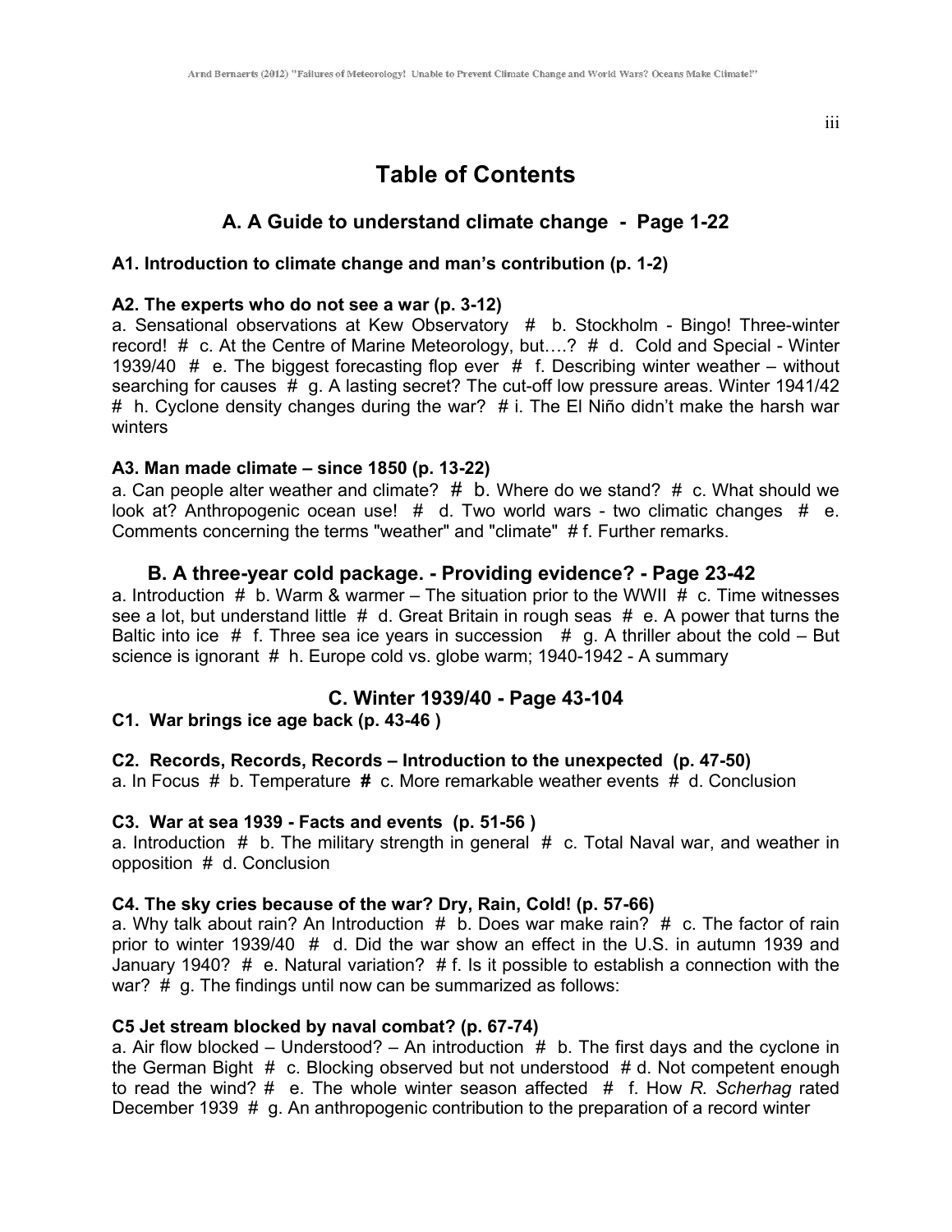iv

## **C6 The weather attacked in the Winter War: Russia vs. Finland (p. 75-78)**

a. Overview –When Russia went west # b. Military overview, The New York Times reported# c. Weather summary # d. Winter War on land and in the air - Summary

#### **C7. The evidence in the ice of the Baltic Sea (p. 79-90)**

a. An Overview – The numerous aspects to discuss  $# b$ . The icing condition, start, intensity, and duration in a brief view  $# c.$  Assault at the Bay of Gdansk starts an extraordinary ice season  $# d$ . Loss of heat by shells and anthropogenic forcing  $# e$ . From Kiel to Gdansk the Kriegsmarine churned the sea  $#$  f. The Scandinavian in action and the Kattegat  $#$  g. The Skagerrak on the edge  $#$  h. The German Bight and the sea ice  $#$  i. How the navies prevented early icing in the Gulf of Finland # j. Randomly excluded

#### **C8 From the North Sea to the Atlantic (p. 91-100)**

a. Could early questions have minimised the worst?  $#$  b. The naval war situation around the UK  $# c$ . Activities around southern England  $# d$ . Cooling the North Sea a matter to reckon with  $#$  e. War theater in the North Sea  $#$  f. The west wind aisle mutates to a cold corridor

#### **C9. Finally on the first war winter (p. 101-104)**

a. Factors & non-factors  $#$  b. From one autumn to the next  $#$  c. From low to heavy ice cover in the Baltic  $# d$ . The sudden end to a two decade increased warming  $# f$ . Summary

## **D. Winter 1940/41 a climatic research delight - Page 105 - 122**

a. Bad boys in navy blue and climate experts without a clou?  $#$  b. Meteorological Situation in Northern Europe  $# c$ . Did the Skagerrak play a special role?  $# d$ . How deep could naval warfare penetrate?  $#$  e. The sea ice winter 1940/41  $#$  f. Summing up a winter of scientific delight

## **E. The War Winter 1941/42 - Page 123 - 154**

# **E1. Did naval war stop Adolf Hitler at the gates of Moscow? (p. 123-128)**

a. A "lightning war" (blitzkrieg) collapses in early December 1941 # b. An overview of Naval Battlefields and weather deviation # c. Did the winter commence early? # d. Curiosity or what happened at Malgoviks primary school in Lappland/Sweden?  $\#$  e. Early sea ice? # f. What made the winter of 1941/42 so severe?

#### **E2 "Barbarossa" & its appendix - Naval war in the Baltic (p. 129-134)**

a. Don't ask what the weather has done to war activities, but ask what the war activities have done to the weather  $# b$ . The Failure of the land and air offensive  $# c$ . The naval arm of 'Barbarossa' in the Baltic

#### **E3 When the weather broke down along the Eastern Front (p. 135-140)**

a. The forecast # b. A Russian account # c. Further Details #d. What else does science need to get serious – The Tallinn case!  $#$  e. Six months deviation  $#$  f. Three months deviation

#### **E4 The winter of 1941/42 (p. 141-148)**

a. What does one need to know?  $#$  b. Great Britain's weather  $#$  c. Germany  $#$  d. Denmark # e. Finland # f. Sweden # g. A cold air pool on visit # h. Consideration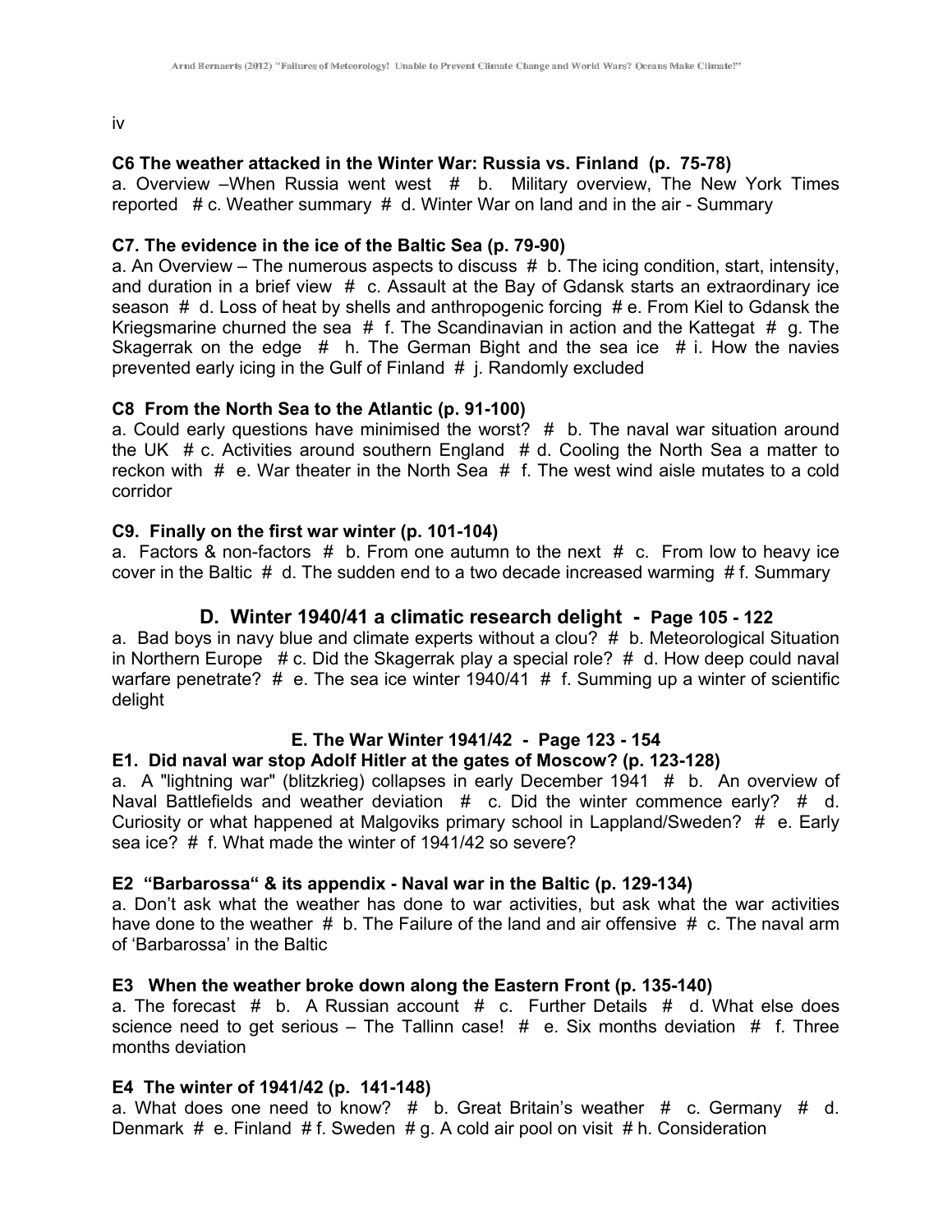v<sub>v</sub>

#### **E5 What evidence does sea ice offer in the Baltic (p. 149-152)**

a. What to look for?  $#$  b. The Danish ice report (excerpts)  $#$  c. The Swedish ice report by *G. Liljequist* (excerpts) # d. The Finish ice observer Erkki Palosuo #e. Discussion

#### **E6 Summary: Easy climate research with the winter 1941/42 (p. 153-154)**

## **F. Any role of El Niño? - Page 155 - 160**

a. Asking the right question?  $# b$ . What are the facts?  $# c$ . El Niño thesis is superficial  $# d$ . How reliable are temperature data to establish an El Niño?  $#e$ . Items to be considered  $#f$ . These observations and the *Brönnimann* thesis # g. Conclusion

# **G. Global Cooling from 1940-1970 - Page 161 - 176**

#### **G1. An Atlantic matter? (p. 161-168)**

a. A settled issue? # b. How global cooling was discussed first # c. What are *David Thompson et al*. talking about? # d. The time matters # e. Too curious? Or, towards new thinking with the jellyfish?

**G2 What does the 'Battle of the Atlantic' mean to the marine environment? (p. 169- 172);** a. Introduction to WWII Atlantic matters # b. Physical stress to the Atlantic? # c. For example: Atlantic Convoys  $# d$ . The chapter air planes in naval warfare matter  $# e$ . German/Axis U-boats # f. Atlantic Sea Mines # g. Arctic Convoys # h. Total Allies loss

#### **G3 Discussing the kick off to global cooling (p. 173-176)**

a. The North Atlantic is not the only but a dominant factor  $#$  b. The Sea Surface Temperature issue  $# c.$  What can NAO tell?  $# d.$  A link between the North Atlantic and Europe? # e. The temperature-drop issue # f. Summery remarks

## **H. Pacific War, 1942-1945, contributing to Global Cooling? - Page 177 - 188**

a Introduction  $# b$ . The Pacific War  $# c$ . A cold winter in Japan 1944/45 only due to natural variation? # d. The regional extent of the cold winter  $#e$ . Coldest May & July on record – The data 1945  $#$  f. A clue from SST and correlation?  $# g$ . The Shift in the Pacific – mid 1940s –? # h. Interpreting the PDO record # i. Discussion and Summary

## **I. Warming before Cooling – The trace to the First World - Page 189 - 200**

a. A WWI ended with a Climatic Jump #b. A big naval war, and a big temperature shift in the Arctic # c. Conclusion

**J. Results: Page 201-202** 

**K. Reference: Page 203-210** 

**L. Index – Images: Page 211- 222**